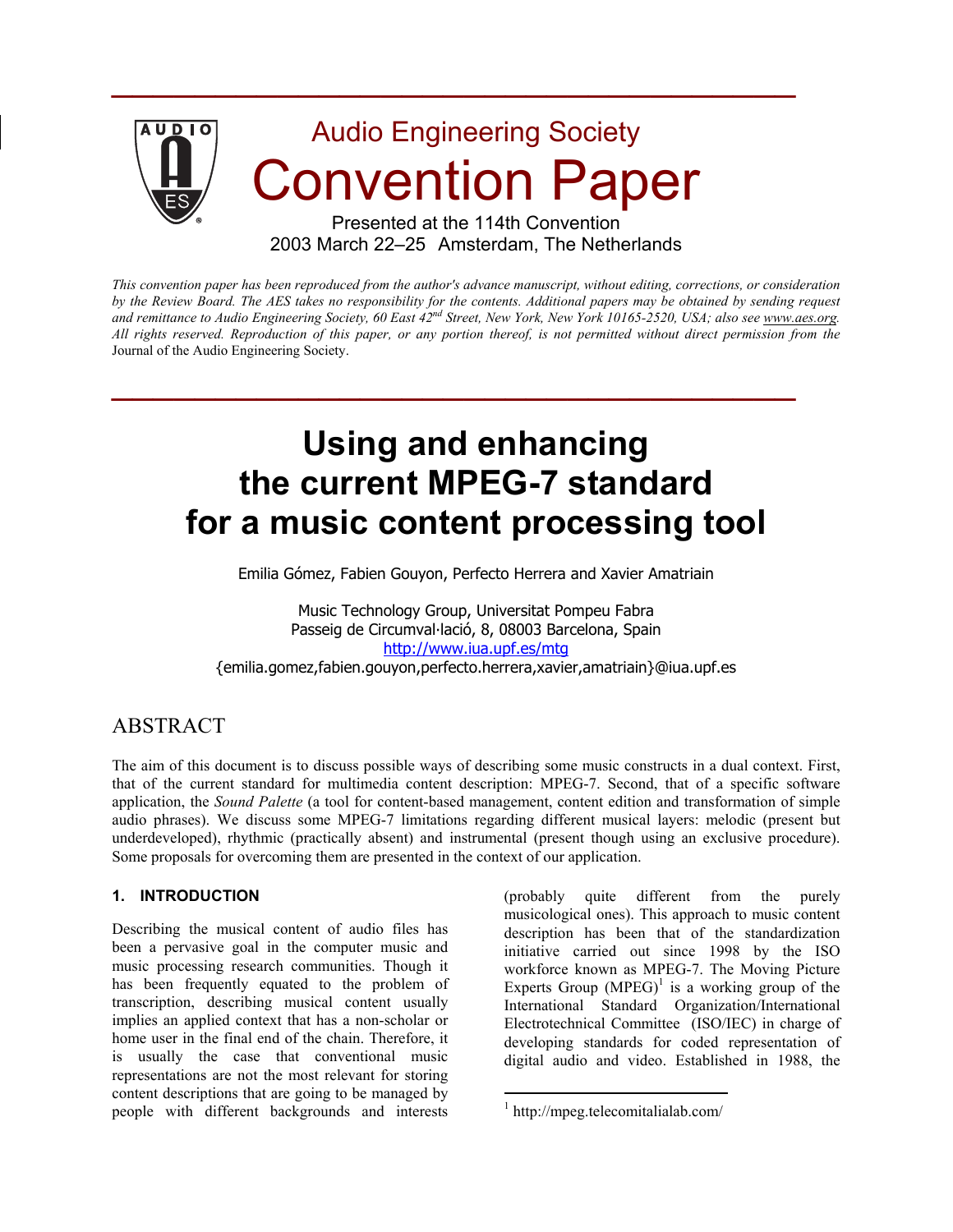group has produced MPEG-1, MPEG-2, MPEG-4, MPEG-7, and now is working on the new standard MPEG-21 "Multimedia Framework" since June 2000. More details on the standards can be found in [1].

MPEG-7 is formally named "Multimedia Content Description Interface", and it provides multimedia content description utilities for browsing and retrieval of audio and visual content. It was officially approved in 2001 and is currently being further expanded into its second version.

This standard provides normative elements, as Descriptors (henceforth Ds), Description Schemes (henceforth DSs) and a Description Definition Language (henceforth DDL) [18]. The Descriptors define the syntax and the semantic of the represented features. The Description Schemes are used to group several Ds and DSs into structured, semantic units. The Description Schemes are specified using the DDL.

The *Audio* part of the standard [25] relies on two basic structures: the *segment*, inherited from the *Multimedia Description Scheme*, that allows to define a temporal structure of the audio signal, and the *scalable serie*s, a type that is inherited by all the *lowlevel descriptors* (henceforth LLDs). It then distinguishes two classes of structures, the generic audio description framework and the applicationrelated tools. The first one is defined as the basic compatibility layer upon which generic descriptions and unique applications may be built for any signal, and it includes *low-level* descriptors, the *scalable series* scheme, and the *silence segmen*t. The second one includes sound recognition, instrumental timbre description, spoken content description and melody description tools, as well as tools for audio matching.

The *Sound Palette* application, developed in the framework of the European project CUIDADO, is also committed with applied music description. It is intended to be a an authoring tool for retrieving, editing, transforming and mixing isolated sound samples and phrases of reduced complexity (monophonic musical phrases, rhythm loops). The development of this application calls for a structured set of description schemes covering from signalrelated descriptors to user-centered descriptors.

Given our previous experience and involvement in the MPEG-7 definition process [21, 26], we have developed a set of music descriptors and description schemes according to the MPEG-7 DDL. Our goals are manifold. First, coping with the description needs of a pecific application. Second, keep coherence and compatibility with the current MPEG-7 standard. Third, evaluating the feasibility of new description

schemes for being considered as possible enhancements to the current standard. In the following, we first briefly review different ways of describing musical content that have been proposed in the literature. We address melodic, rhythmic and instrument characterizations. We report on available Ds and DSs as defined in the MPEG-7 standard: those related to the melody (present but underdeveloped), those related to rhythm (practically absent) and those regarding instruments (present though using an exclusive procedure). Complex music description layers, as it is the case of harmony description, are purposely left out from the discussion.

# **2. REVIEW**

### **2.1. Melodic Description**

Literature is rich in descriptors related to melodic aspects of sound. There has been a big contribution in the context of *Query by Humming* systems, where it is necessary to represent data in a efficient manner so that it can be matched against a database of melodies. However, this is only one of the possible application contexts of melodic description.

The central low-level melodic attribute is the fundamental frequency, which is usually computed using the information of an analysis audio **Frame**.

In the literature, melody has been mainly described using pitch information (a perceptual descriptor, in opposition to the fundamental frequency signal descriptor) of **Note** segments. As a forward step from pitch, pitch contour (or interval information between consecutive notes) has also been used in several applications as query by humming, similarity matching or melodic classification, because it has been found to be more significant to listeners in determining melodic similarity. The earliest approaches disregarded timing information completely, but more recent studies showed that durational values facilitate melody recognition. Other application contexts (as, for example, performance analysis or analysis/synthesis) need a more accurate description, in order to characterize some aspects related to expressivity. Features related to vibrato (rate and amplitude), articulation and dynamics become then significant. Some of these features are already included in the MIDI representation.

Other attributes than a succession of note features have been also taken into account for melodic description of large audio segments. These features are not associated to a Note segment, but to an audio phrase or a larger audio segment. These global descriptors have been used in different application contexts, as melodic classification, comparative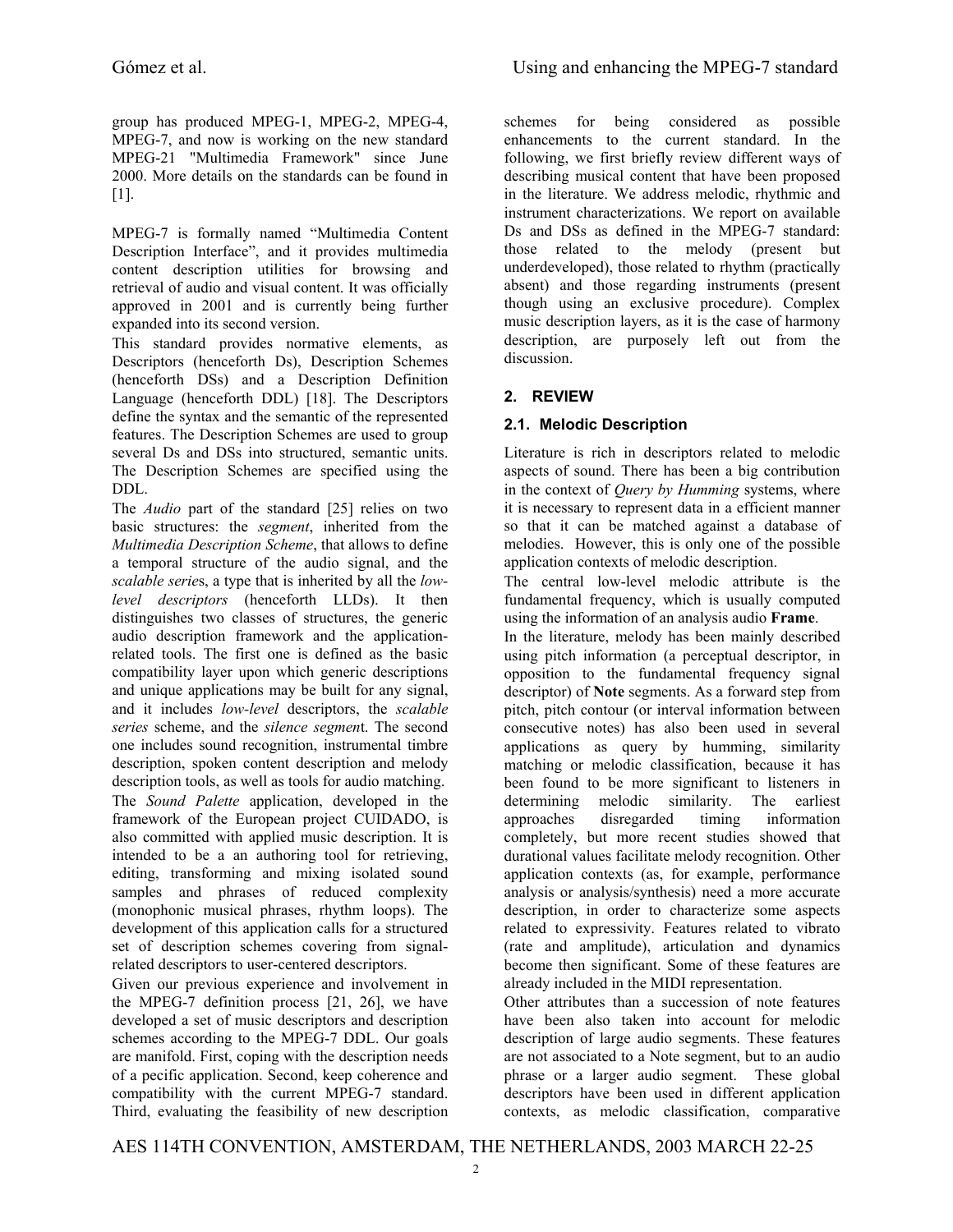analysis and melodic retrieval. Some of them are: key, tessitura, type of intervals, pitch histogram features [31], melodic density and melodic profile. We refer to [13] for a review on melodic descriptors. Information related to the MPEG-7 Melody Description Scheme (henceforth Melody DS) can be found in [2] and [1], and is explained in [25]. The MPEG-7 standard proposes a fundamental frequency Low-Level Descriptor and a *Melody* DS that includes either melody as a sequence of intervals plus note relative duration, or as a succession of contour and beat values, in addition to some information about scale, meter and key (see Figure 1), which are related to the whole *AudioSegment* to which the Melody DS is attached.

In the MPEG-7 scheme, the melodic contour uses a 5-step contour (from  $-2$  to  $+2$ ) in which intervals are quantized. Also, it represents basic rhythm information by quantizing the duration of every note at the beat level (i.e. attributing to each note the temporal value of the beat to which it pertains). This can drastically increase the accuracy of matches to a query; however, it is a coarse quantization that would not permit to represent score durations for instance. The lack of other rhythmic descriptors is discussed in a following section. This contour has been found to be inadequate for some applications, as melodies of very different nature can be represented by similar contours. One example is the case of having a descendant chromatic melody and a descendant diatonic one. Both of them have the same contour although their melodic features are very dissimilar.

For applications requiring greater descriptive precision or reconstruction of a given sequence of notes, the Melody DS supports an expanded descriptor set and higher precision of interval encoding. Rather than quantizing to one of five levels, the precise pitch interval (with cent or greater precision) between notes is kept. More accurate timing information is kept by encoding the relative duration of notes defined as the logarithm of the ratio between the differential onsets, following the formula below:

$$
Noterelduration[n] = \begin{cases} \log_2\left(\frac{Onset[n+1] - Onset[n]}{Onset[n] - Onset[n-1]}\right) \text{ for } n \ge 2\\ \log_2\left(\frac{Onset[2] - Onset[n]}{0.5}\right) \text{ for } n = 1 \end{cases}
$$

As seen before, arranged around these core descriptors there are a series of optional support descriptors such as lyrics, key, meter, and starting note, to be used as desired for an application.

This expanded description does not take into account silence parts that sometimes play an essential role for melodic perception. Except for phoneme information

*(mpeg7:PhoneNGram* element, that has been deleted from the first description scheme), this melodic description (contained into the Melody DS) could be completely extracted from the score, and no information related to the signal level would be necessary. Some examples of melodic description can be found in the MPEG schema specification documents  $[1,2]$  and in  $[12]$ .

As explained, the standard distinguishes three types of attributes:

- Low-level descriptors associated to a time point: *mpeg7:AudioFundamentalFrequencyType*, *mpeg7:AudioPowerType*.
- Features attached to a Note segment (pith note, note relative duration, interval and contour)
- Melodic descriptors related to the *AudioSegment*: key, scale, meter and melody sequence (or sequence of notes).

Regarding the *mpeg7:Note* representation, some important features like e.g. intensity, intra-note segments, articulation or vibrato are lacking; they nevertheless would be necessary for, for example, performance analysis, expressivity characterization and expressive synthesis (it should be noted that some of these features are already coded by the MIDI representation). This *Note* type, in the *Melody* DS, includes only note relative duration information, silences are not taken into account. Nevertheless, it would sometimes be necessary to know the exact note boundaries and other timing descriptors, as discussed in the following paragraphs. Also, the Note is always defined as a part of a descriptor scheme (the *noteArray*) in a context of a *Melody*. One could object that it could be defined as a segment, which, in turn, would have its own descriptors.

Regarding the *mpeg7:key* and *scale* descriptor, the standard does not consider possible changes of tonality inside the *AudioSegment*. This is a general consideration for all the unary descriptors. These two melodic descriptors are also very oriented towards tonal music. Other scalar melodic descriptors could be added to the description scheme according to the type of sounds and application needs.

# **2.2. Rhythm Description**

Considering the word 'rhythm' in a broad sense, one can wish to characterize the rhythm of a single note, of a pattern or of an entire musical movement, either monophonic or polyphonic. It intuitively makes sense to aim at characterizing events corresponding to different temporal scopes with respect to rhythmic attributes. Moreover, different rhythmic descriptors may be relevant in different types of applications,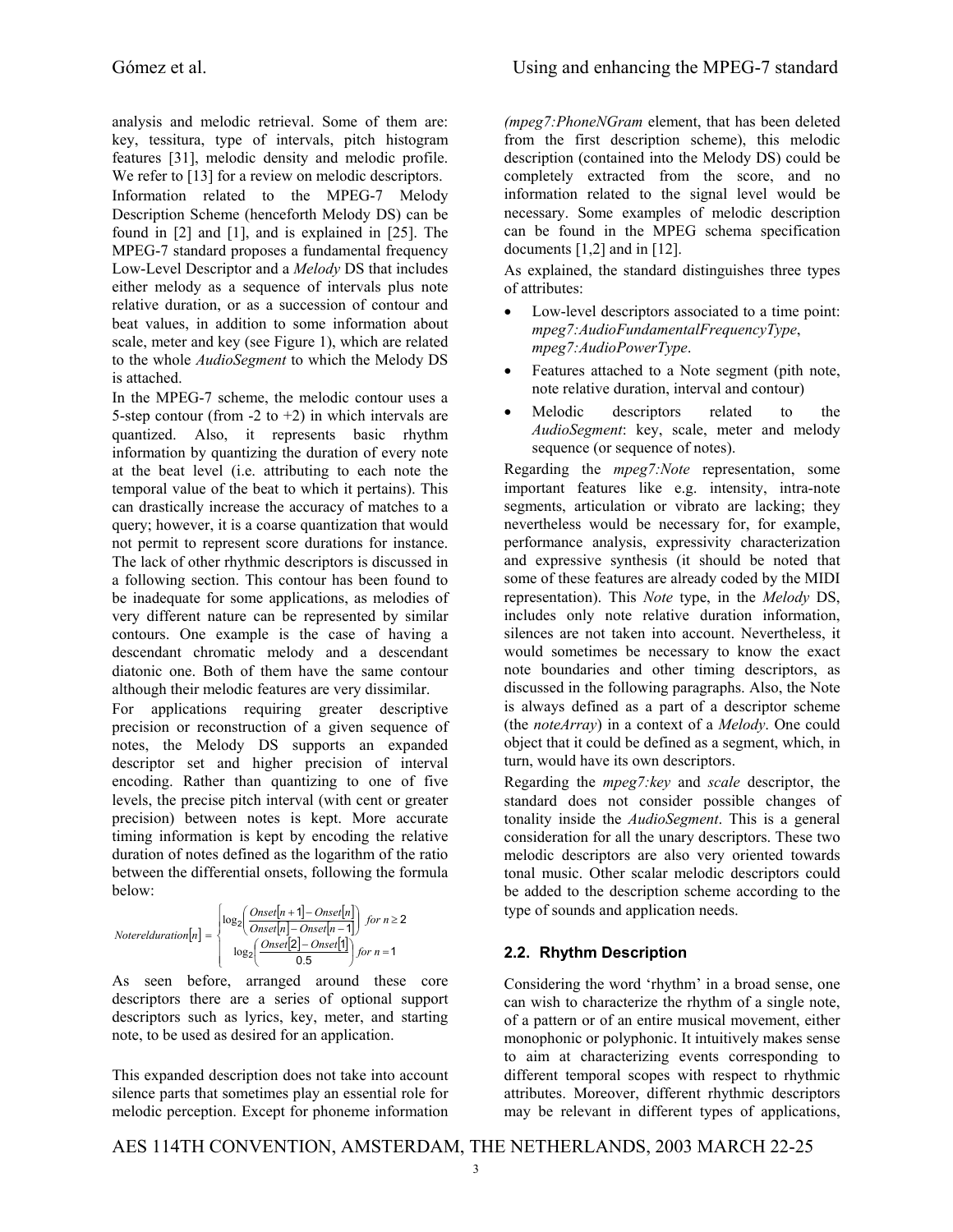ranging e.g. from performance investigations to song comparisons.

The literature concerning automatic extraction of rhythmic features from audio or symbolic data is indeed wide (see e.g. [16] for a review), let us give a few pointers here. In the context of audio signal classifiers, [29] and [32] propose low-level rhythmic features characterizing in some way the rhythmic strength of the signal. The rate at which one taps his feet to the music (i.e. the Beat) is a more common rhythmic concept that has been addressed widely from both computational and perceptual points of view (see e.g. [28]). Other periodicities than the perceptually most important one (i.e. the Beat) have also been proposed. For instance, among others, [3], [30] and [15] focus on the concept of "tatum" (smaller rhythmic pulse). A wide literature discusses time quantization (or "rhythm-parsing") [9]. Some propose to consider jointly the beat-tracking and rhythm-parsing issues, i.e. the variation of a musical piece's pace and the quantization of note timings (see [6] and [27]). Going to a higher level of abstraction, some (although much less numerous than those focusing on the Beat) seek Meter and rhythmic pattern recognition (see e.g. [4], [10]). Finally, many address the notion of expressive timing (e.g. [7], p. 489), and focus on features like tempo changes, deviations, or event-shifts (see e.g. [3]). An insightful discussion regarding the intertwining of expressive timing, metrical structure and pace of a musical signal can be found in [22].

Some features are standardized since long ago. The MIDI "standard" provides a means of storing (but most importantly transmitting in real-time) the *Tempo* (the number of microseconds per quarternote), the *Meter* (time signature), and the MIDI *Timing Clock*, all of which are dimensions relative to time and rhythm. The latter permits to represent time by a discrete temporal unit that depends on the notion of tempo (unlike the MIDI *Time Code* which is a representation of *absolute* time in that it follows hours, minutes and seconds and cannot be speeded up or slowed down.). This is a message –the status byte F8– sent from 24 to 480 times per quarter note. If the tempo changes, the MIDI Timing Clocks will pass at a faster rate, but the number of messages per quarter note will stay the same.

Current elements of the MPEG-7 standard that convey a rhythmic meaning are the following:

- The *Beat (mpeg7:BeatType)*
- The *Meter (mpeg7:MeterType)*
- The *note relative duration*

The *Beat* and *note relative duration* are embedded in the melody description (respectively in the melody contour and in the note, as we can see in Figure 1).

The *Meter*, also illustrated in [1] in the description of a melody, might be used as a descriptor for any audio segment, however it would not be a relevant descriptor at *any* temporal scope of description.

Here, the *Beat* refers to the pulse indicated in the *Meter* denominator (which does not necessarily corresponds to the notion of perceptually most prominent pulse). The *BeatType* is a series of numbers representing to which beat pertains each note. That is, it represents the quantized positions of the notes, with respect to the first note of the excerpt, the positions are expressed as integers, multiples of a timing reference, the Beat (which actual value in seconds is not given). The *note relative duration* is the "logarithmic ratio of the differential onsets for the notes in the series" [1]. The *MeterType* carries in its denominator a reference value for the expression of the beat series. The numerator serves, in conjunction to the denominator, to refer somehow to predetermined templates of weighting of the events. It is assumed that to a given meter corresponds a defined "strong-weak" structure for the events.

This representation of rhythm has been proved useful for improving query-by humming applications. But let us wonder what, beyond the scope of this application, could be its limitations.

First comes to mind the fact that the context of rhythm description is, in the current standard, that of a monophonic melody, which seems to be a restriction.

The time signature can be represented, but not the bar lines (*where* is the downbeat, the 'one' in 'one'-'two'-'three'-'one'-'two'-'three'-). Nor can be represented the symbolic values (e.g. 'quarter-notes', etc.) of the notes, indeed, as events are characterized by which beat they belong to, this is not accurate enough to represent already-quantized music where sub-multiples are commonly found (e.g. 'eighthnotes'). Therefore a score could not be represented by means of the current MPEG-7 standard.

The speed of execution of a musical piece (as in a performance, and sometimes suggested in a score) is absent from the standard. Also, the exact timing occurrence of each note cannot be represented. Therefore, there would be no possibility to encode a MIDI data stream for instance.

One may notice that a proposal of tempo descriptor has recently been made to the MPEG consortium: the *AudioTempo* [19]. It is not presently part of the standard, but is candidate for its second version. It is a scalar value assigned to an audio segment, the number of beats per minutes (BPMs). The *AudioTempo* can be useful as a global descriptor of a piece of music, to account for its global pace. However, the evolution of the tempo is also a very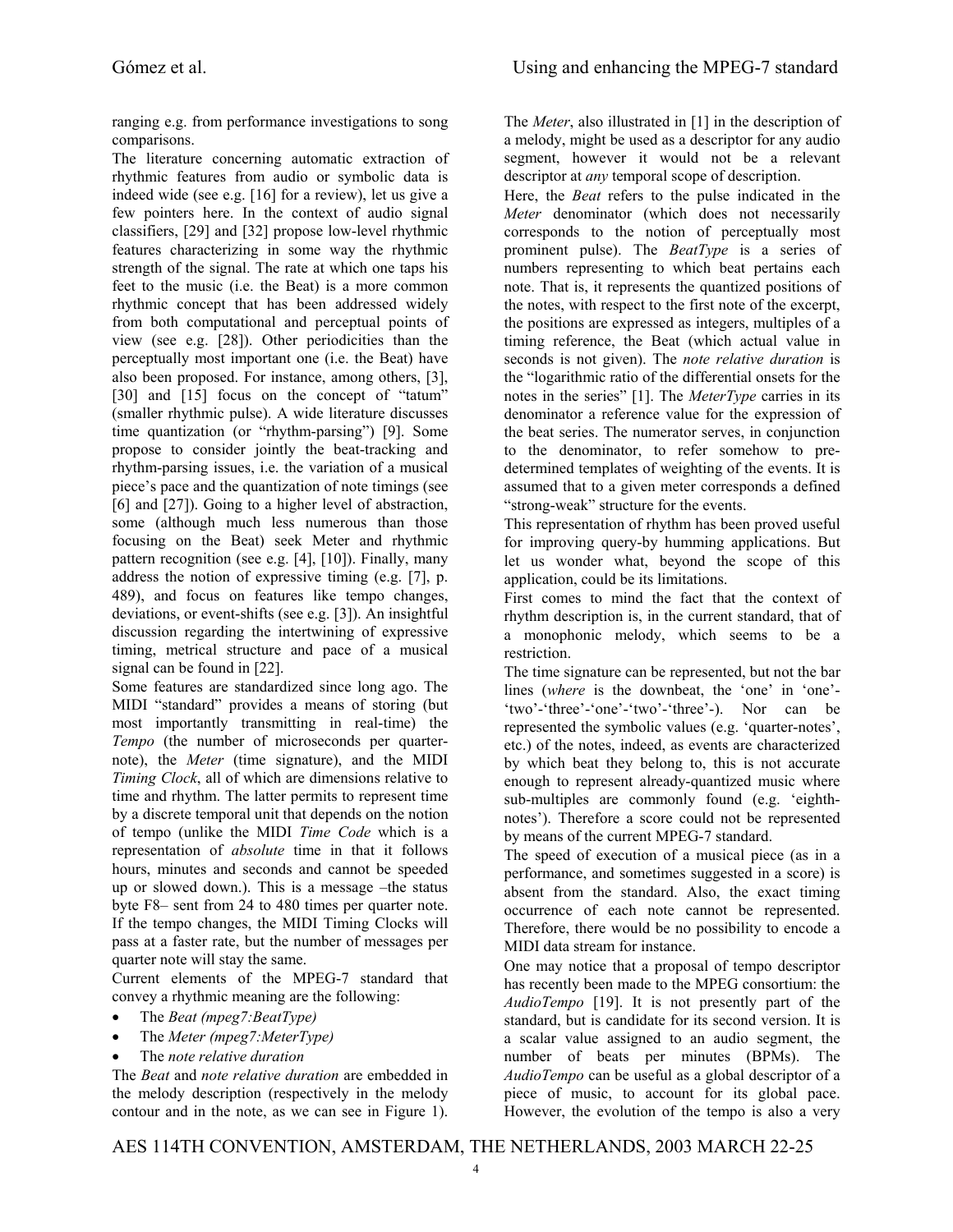important rhythmic feature, representing it by means of the *AudioTempo* would entail a segmentation of the music piece at hand in many audio segments whose only reason of being would be their tempo differences. This is questionable. Moreover, the variation of the tempo is a continuous phenomenon, one may wish to envision it with different levels of accuracy, depending on the application. Considering the assumption of constant tempo being relevant to a given piece, the "phase" of the beat, i.e. the actual point in time where occurs the first beat (in a temporal window length proportional to the inverse of the tempo) is another important feature that is lacking in this proposal. It is indeed completely different to tap one's foot on the beat than against the beat, or slightly ahead or before of it. More important, improving the current standard by adding a single metrical level forgets the fundamental notion of *hierarchy* in the rhythmic structure of music: several metrical pulses coexist and are tightly related [24]. A representation scheme for rhythm should account for this property.

When dealing with expressive performance data (audio or MIDI), quantizing a note time occurrence through the use of the *BeatType*, a rounding towards -∞ occurs; thus, in the case where an event is slightly before the beat (as it can happen in expressive performance) it is attributed to the preceding beat, which in some cases could be dramatic. Finally, provided the underlying metrical structure could be derived from a musical performance, the current representation cannot serve for exploring fine deviations from the structure, which would be useful in applications of e.g. performance comparisons.

A last practical point could be made: current elements of rhythm description in the MPEG-7 standard are extremely sensitive to the determination of the meter, which is still a difficult task for the state-of-the-art in rhythm computational models; and no algorithms are suggested for the determination of these features (even though this is not mandatory in the official MPEG references, informative extraction procedures are provided for many other descriptive features).

# **2.3. Instrument Description**

One can address instrument descriptions at different levels of abstraction. At a high level, one may be interested in verbal descriptions of instruments and organized taxonomies (i.e. telling if a piece of music contains percussion, piano, or a singer, or even if there are tabla or congas, and male or female singers in the piece). At a lower level, the interest can be in descriptions of what in the signal is characteristic of a

given instrument, i.e. its timbre (i.e. if the timbre of a given segment is similar to that of another segment from other file). In this section, we present ways to link these descriptions.

When dealing with multi-timbral polyphonies, or when working with sound samples, a need for instrument labeling of segments arises. In the first case, we assume the labeling to be done manually. Indeed, the current state of the art does not provide satisfactory tools for doing it automatically, though acceptable automatic approximations can be achieved when the complexity of the content is low (i.e. when dealing with "rhythm loops"). On the other hand, when working with sound samples (a situation that arises in the context of the abovementioned *Sound Palette*), automatic labeling of instrument classes can be done with high success rates. A convenient way for this consists in deriving a model that characterizes, in a compact way, the spectro-temporal distinctive features for a given instrument class. Models can be computed using quite different techniques (see [20]), and they can be stored for subsequent usage in a recently proposed –and accepted by the major data mining companiesstandard that has been termed  $PMML<sup>2</sup>$  (Predictive Model Markup Language).

Therefore, in cases where it may be possible to define an explicit mapping between low-level descriptors of the sound (i.e. physical properties) and high-level ones (e.g. actual names of instruments), several types of Ds and DSs are needed:

- Representation schemes for verbal descriptions
- Representation schemes for physical descriptions
- Representation schemes for the description of classification models.

In the most general case (multi-timbral polyphonies), one might still need containers for manually entered verbal descriptions of the instruments, even if not related to physical properties of the sound. Indeed, there is no problem for a content provider to offer exhaustive taxonomies of sounds; it could also be possible for a user to define her/his own devised taxonomies.

The current MPEG-7 standard provides Ds and DSs for timbre as a perceptual phenomenon, useful in the context of search by similarity in sound samples databases. These Ds, grouped together with other socalled "Low Level Descriptors" are: *Harmonic Spectral Centroid, Harmonic Spectral Deviation, Harmonic Spectral Spread, Harmonic Spectral Variation, Spectral Centroid, Temporal Centroid*, and *Log Attack Time*. They assume that, given some

AES 114TH CONVENTION, AMSTERDAM, THE NETHERLANDS, 2003 MARCH 22-25

 $\overline{a}$ 

<sup>&</sup>lt;sup>2</sup> see  $\frac{http://www.dmg.org}{http://www.dmg.org}$  for the definition documents of PMML.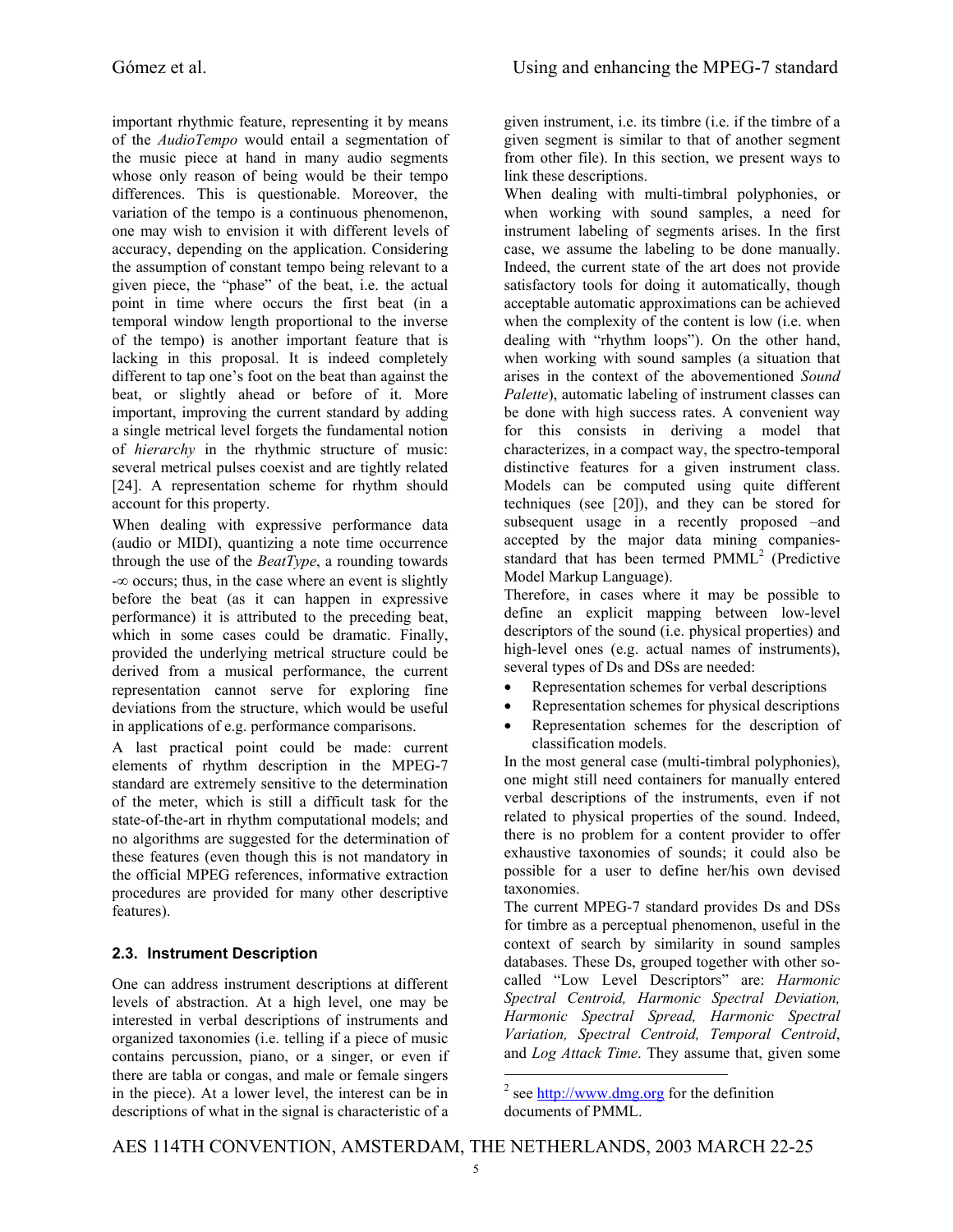special conditions, segments containing sounds can be allocated to generic "percussive" or "harmonic" classes, and after that identification, some specific weighting grants a retrieval by perceptual similarity (i.e. given a violin sound, the retrieved list can for sure contain other violin sounds, but also some viola and cello sounds, and maybe some clarinet sound, as the perceptual similarity criteria do not take into account taxonomic information).

Complementary to timbre descriptions, some Ds and DSs permit to address verbal descriptions, allowing to perform categorical queries in databases or to build taxonomies of instruments. The MPEG-7 *ClassificationScheme* defines a scheme for classifying a subject area with a set of terms organized into a hierarchy. A term in a classification scheme is referenced in a description with the *TermUse* data type. A term represents one welldefined concept in the domain covered by the classification scheme. A term has an *identifier* that uniquely identifies a term, a *name* that may be displayed to a user or used as a search term in a target database, and a *definition* that describes the meaning of the term. Terms can be put in relationship with a *TermRelation* descriptor. It represents a relation between two terms in a classification scheme, such as synonymy, preferred term, broadernarrower term, and related term. When terms are organized this way, they form a classification hierarchy. This way, not only content providers but also individual users can develop their own classification hierarchies. A generic classification scheme for instruments along the popular Hornbostel-Sachs-Galpin taxonomy (cited by [23]), would have the schematic expression depicted below. (More examples using the ClassificationSchemed DS can be found in [5].)

```
<ClassificationScheme term="0" 
scheme="Horbonstel-Sachs Instrument 
Taxonomy"> 
<Label>"HSIT"</Label> 
<ClassificationSchemeRef 
scheme="Cordophones" /> 
<ClassificationSchemeRef scheme="Idiophones" 
/> 
<ClassificationSchemeRef 
scheme="Membranonphones" /> 
<ClassificationSchemeRef scheme="Aerophones" 
/> 
<ClassificationSchemeRef 
scheme="Electrophones" /> 
</ClassificationScheme> 
<ClassificationScheme term="1" 
scheme="Cordophones"> 
<Label>"Cordophones"</Label> 
<ClassificationSchemeRef scheme= "Bowed" /> 
<ClassificationSchemeRef scheme= "Plucked" /> 
<ClassificationSchemeRef scheme= "Struck" /> 
</ClassificationScheme> 
<ClassificationScheme term="2"
```

```
scheme="Idiophones"> 
<Label>"Idiophones"</Label> 
<ClassificationSchemeRef scheme="Struck" /> 
<ClassificationSchemeRef scheme="Plucked" /> 
<ClassificationSchemeRef scheme="Frictioned" 
/> 
<ClassificationSchemeRef scheme="Shakened" /> 
</ClassificationScheme> 
<ClassificationScheme term="3" scheme= 
"Membranophones"> 
</ClassificationScheme> 
…
```
Giving the user the option for defining instrument or sound taxonomies is an important feature, but populating a database with terms from them can be a tedious operation (as it has to be manually performed) unless it is provided a linking mechanism that uses some mathematical model for computing the name of the class, provided some low-level descriptors. This mechanism has been restricted in the current version of MPEG-7 to the timbral description of the audio through a continuous Hidden Markov Model using a low-dimensional representation of the spectrum, the so-called *mpeg7:SpectrumBasis*. This descriptor contains basis functions that are used to project spectrum descriptions into a low-dimensional and decorrelated representation. The basis functions are estimated through singular value decomposition [11] although other methods can be considered. As we have previously mentioned, this approach completely disregards other possibly valid options for sound modeling. We will return on that in a forthcoming section.

# **3. USING AND ENHANCING MPEG-7 FOR MUSIC DESCRIPTION**

# **3.1. Audio Segment Derivation**

In its current version, the MPEG-7 standard can be used for some applications (e.g. query-by-humming, timbral similarity search), however it still needs enhancements to cover a wider range of applications. In our application context, we encountered a problem in a too general definition of the *mpeg7:AudioSegment* for description. A way to deal with limitations identified in previous sections could be to define two types of segments derived from the *mpeg7:AudioSegment:* a *NoteSegment* (in the authors' opinion, conceptually a note has to be considered as a segment, not a descriptor) and a *MusicSegment* (representing a monophonic or polyphonic excerpt, being possibly decomposed in *Note* or *Music* segments). It is our belief that defining specific temporal scopes of description (with different melodic, rhythmic and instrumental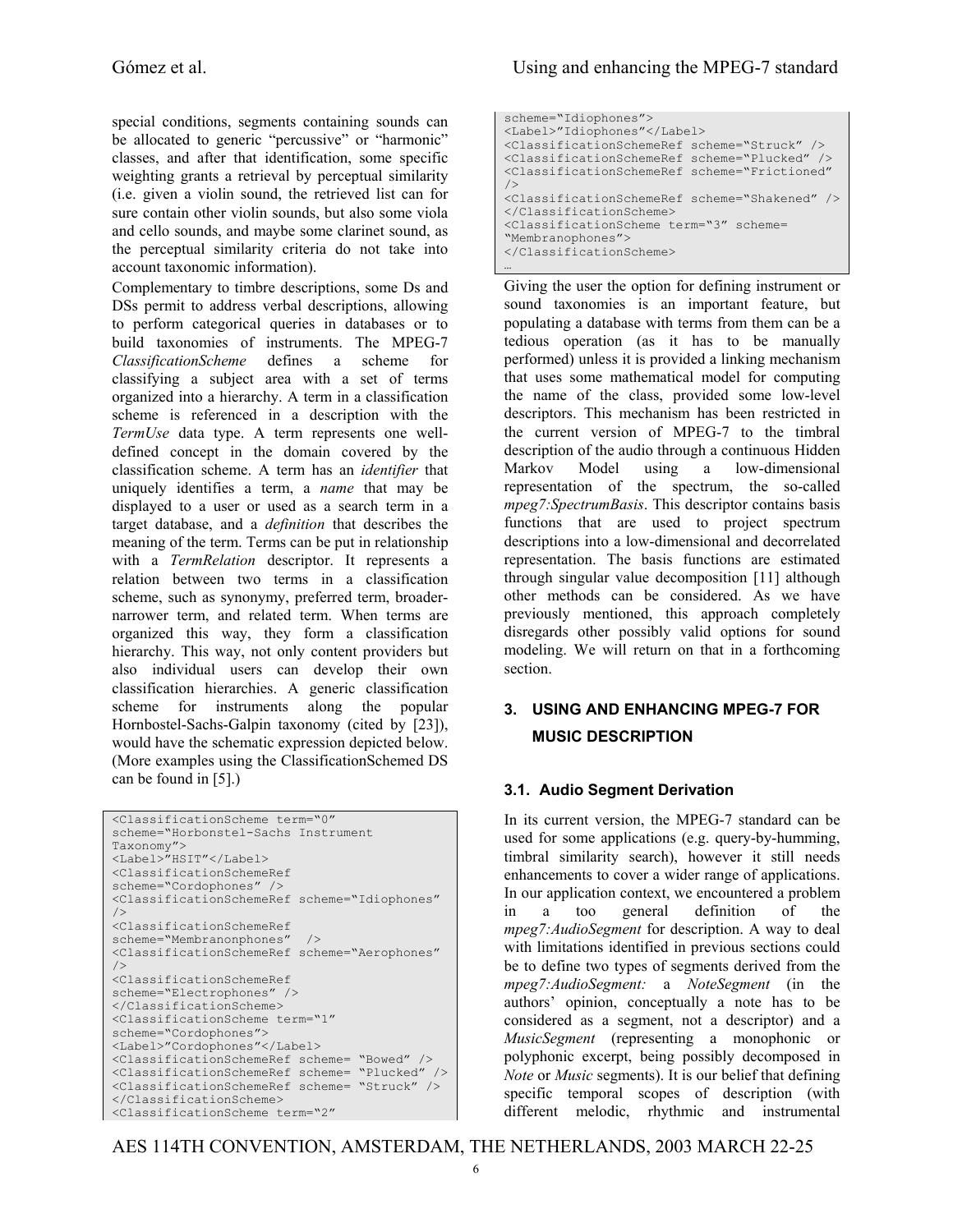descriptors) would open the way to more accurate descriptions of musical excerpts (in audio, MIDI or score formats).

Class diagram of MPEG-7 *AudioSegment* and *AudioSegmentTemporalDecomposition* derivations:

#### **3.1.1. The NoteSegment**

Segment representing a note. The note has an associated DS, the Note DS, accounting for melodic, rhythmic and instrument descriptors, as well as the low-level descriptors (LLDs) inherited from mpeg7:AudioSegmentType.

```
<complexType name="NoteSegmentType"> 
<complexContent> 
<extension base="mpeg7:AudioSegmentType"> 
<sequence> 
<element name="NoteDS" type="NoteDSType" 
minOccurs="0" maxOccurs="unbounded"/> 
</sequence> 
</extension> 
</complexContent> 
</complexType>
```
#### **NoteSegmentTemporalDecomposition**

```
<complexType 
name="NoteSegmentTemporalDecompositionType"> 
<complexContent> 
<extension 
base="mpeg7:AudioSegmentTemporalDecomposition
Type"> 
 <element name="NoteSegment" t 
type="NoteSegmentType" minOccurs="1" 
maxOccurs="unbounded"/> 
extension> 
</complexContent> 
</complexType>
```
#### **3.1.2. The MusicSegment**

Segment representing an audio excerpt, either monophonic or polyphonic. This segment has its associated DS, the Music DS, and can be decomposed in other *MusicSegments* (for example, a polyphonic segment could be decomposed in a collection of monophonic segments, as illustrated in Figure 2) and in *NoteSegments*, by means of two fields whose types derive from *mpeg7:AudioSegmentTemporalDecompositionType* (see Figure 3). The Music DS has associated rhythmic, melodic and instrument Ds that differ from those of the *Note DS*.

```
<complexType name="MusicSegmentType"> 
<complexContent> 
<extension base="mpeg7:AudioSegmentType"> 
<sequence> 
 <choice minOccurs="0" maxOccurs=unbounded"> 
 <element name="MusicSegmentDecomposition" 
type="MusicSegmentTemporalDecompositionType" 
minOccurs="0" maxOccurs="unbounded"/> 
<element name="NoteSegmentDecomposition" 
type="NoteSegmentTemporalDecompositionType" 
minOccurs="0" maxOccurs="unbounded"/> 
</choice> 
<element name="MusicDS" type="MusicDSType" 
minOccurs="0" maxOccurs="unbounded" /> 
</sequence>
```
</extension> </complexContent> </complexType>

#### **MusicSegmentTemporalDecomposition**:

```
<complexType 
name="MusicSegmentTemporalDecompositionType">
<complexContent> 
<extension 
base="mpeg7:AudioSegmentTemporalDecomposition
Type"> 
<element name="MusicSegment" 
type="MusicSegmentType" minOccurs="1" 
maxOccurs="unbounded"/> 
         </extension> 
</complexContent> 
</complexType>
```
#### **3.2. Segment Classification Scheme**

Another way to deal with different types of segments is by using a classification scheme (*mpeg7:ClassificationScheme)*. MPEG-7 provides ways to define classification schemes and hierarchies of segments. This option seems to be more flexible to different segmentation strategies and hierarchy schemes. This possibility is being considered in the current system, because it is more simple and it would not suppose any extension to the current standard.

#### **Classification scheme definition:**

```
<ClassificationScheme id="SegmentTaxonomy" 
uri="urn:upf:cs:SegmentTaxonomy"> 
<Term termID="S1"> 
   <Name xml:lang="en" 
preferred="false">MusicSegment</Name> 
\langle/Term\rangle<Term termID="S2"> 
  <Name xml:lang="en" 
preferred="false">NoteSegment</Name> 
\langle/Term\rangle<Term termID="S3"> 
   <Name xml:lang="en" 
preferred="false">Attack</Name> 
\langle/Term>
</ClassificationScheme>
```

```
<MultimediaContent xsi:type="AudioType"> 
  <Audio id="mySegment"> 
   <MediaTime>…</MediaTime> 
    <StructuralUnit 
href="urn:upf:cs:SegmentTaxonomy:S1"> 
    <Name>MusicSegment</Name> 
    </StructuralUnit> 
    <TemporalDecomposition criteria="temporal" 
overlap="false" gap="true"> 
      <AudioSegment id="myNote1"> 
        <MediaTime>…</MediaTime> 
        <StructuralUnit 
href="urn:upf:cs:SegmentTaxonomy:S2"> 
        <Name>NoteSegment</Name> 
        </StructuralUnit> 
       </AudioSegment> 
      <AudioSegment id="myNote2"> 
        <MediaTime>…</MediaTime> 
      <StructuralUnit 
href="urn:upf:cs:SegmentTaxonomy:S2">
```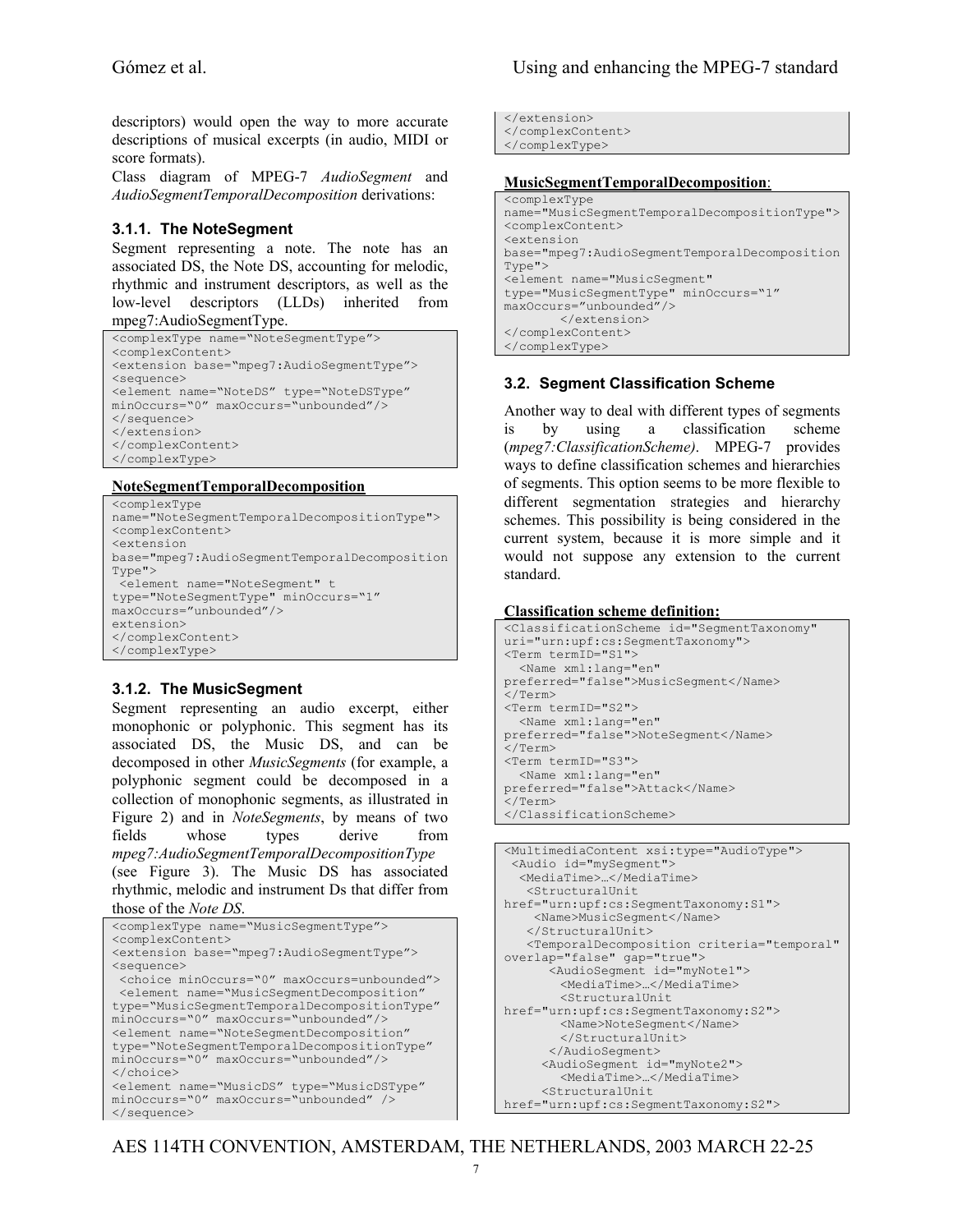```
 <Name>NoteSegment</Name> 
      </StructuralUnit> 
… 
    </AudioSegment> 
   </TemporalDecomposition> 
</Audio> 
</MultimediaContent>
```
#### **3.3. DS Definition and Extensions**

Just like *the mpeg7:AudioSegment* has (among other elements) an element of type *mpeg7:AudioDSType*, the *NoteSegment* has a *Note DS* and the *MusicSegment* has a *Music DS*.

#### **3.3.1. NoteDS**

A Note type is defined in the *mpeg7:Melody DS*. The Note DS (attached to a *NoteSegment*) enhances it, including features related to melody (note fundamental frequency and symbolic pitch) and rhythm (temporal location and symbolic duration), as well as features related to expressivity (vibrato, articulation –as attack, decay and release features, not included in this document– and timing deviations from perfect metrical structures) and dynamics (describing intensity).

The exact temporal location of a note is described by the *mpeg7:MediaTime* attribute inherited from the *mpeg7:AudioSegment*.

```
<complexType name="NoteDSType"> 
<complexContent> 
<extension base="mpeg7:AudioDSType"> 
<sequence> 
<element name="Frequency" type="float" 
minOccurs="0"/> 
<element name="Pitch" minOccurs="0" 
type="PitchType"/> 
<element name="Intensity" type="float" 
minOccurs="0"/> 
<element name="Vibrato" minOccurs="0" 
type="VibratoType"/> 
<element name="QuantizedInstant" 
type="QuantizedInstantType"/> 
</sequence> 
</extension> 
</complexContent> 
</complexType>
```
Low-level descriptors are inherited from the *AudioSegment* type.

#### **PitchType:**

```
<complexType name="PitchType"> 
<complexContent> 
<extension base="mpeg7:AudioDSType"> 
<sequence> 
  <element name="PitchNote"> 
   <complexType> 
    <simpleContent> 
     <extension base="mpeg7:degreeNoteType"> 
       <attribute name="display" type="string" 
         use="optional"/> 
     </extension> 
    </simpleContent> 
   </complexType> 
  </element>
```
</sequence> <attribute name="accidental" type="mpeg7:degreeAccidentalType" default="natural"/> <attribute name="height" type="integer" use="optional"/> </extension> </complexContent> </complexType>

**Intensity:** this is a floating value indicating the intensity of the note. It is necessary when analyzing phrasing and expressivity (crescendo, diminuendo, etc) in a melodic phrase, although it could be represented by using the *mpeg7:AudioPower* lowlevel descriptor.

```
 <element name="Intensity" type="float" 
minOccurs="0"/>
```
**Vibrato:** it is also important when trying to characterize how the musical phrase has been performed; it is defined by the vibrato frequency and amplitude.

```
<complexType name ="VibratoType"> 
<complexContent> 
  <extension base="mpeg7:AudioDType"> 
   <sequence> 
    <element name="Amplitude" type="float"/> 
   <element name="Frequency" type="float"/> 
  </sequence> 
\zeta/extension>
</complexContent> 
</complexType>
```
**Quantized instant:** if one wishes to reach a high level of precision in a timing description, then the decomposition of the music segment into note segments is of interest. In addition to the handling of precise onsets and offsets of musical events, it permits to describe them in terms of position with respect to the metrical grids. In our quantized instant proposal, given a pulse reference that might be the Beat, the Tatum, etc., a note is attributed a rational number representing the number of pulses separating it from the previous one. This type can be seen as a generalization of the *mpeg7:BeatType*, improvements being the following:

- One can choose the level of quantization (the reference pulse doesn't have to be the time signature denominator as in the *BeatType*).
- Even when a reference pulse is set, one can account for (i.e. represent without rounding) durations that don't rely on this pulse (as in the case of e.g. triplets in a quarter-note-based pattern). This feature is provided by the fact that the quantized instants are rational numbers and not integers.
- The rounding (quantization) is done towards the closest beat (not towards -∞).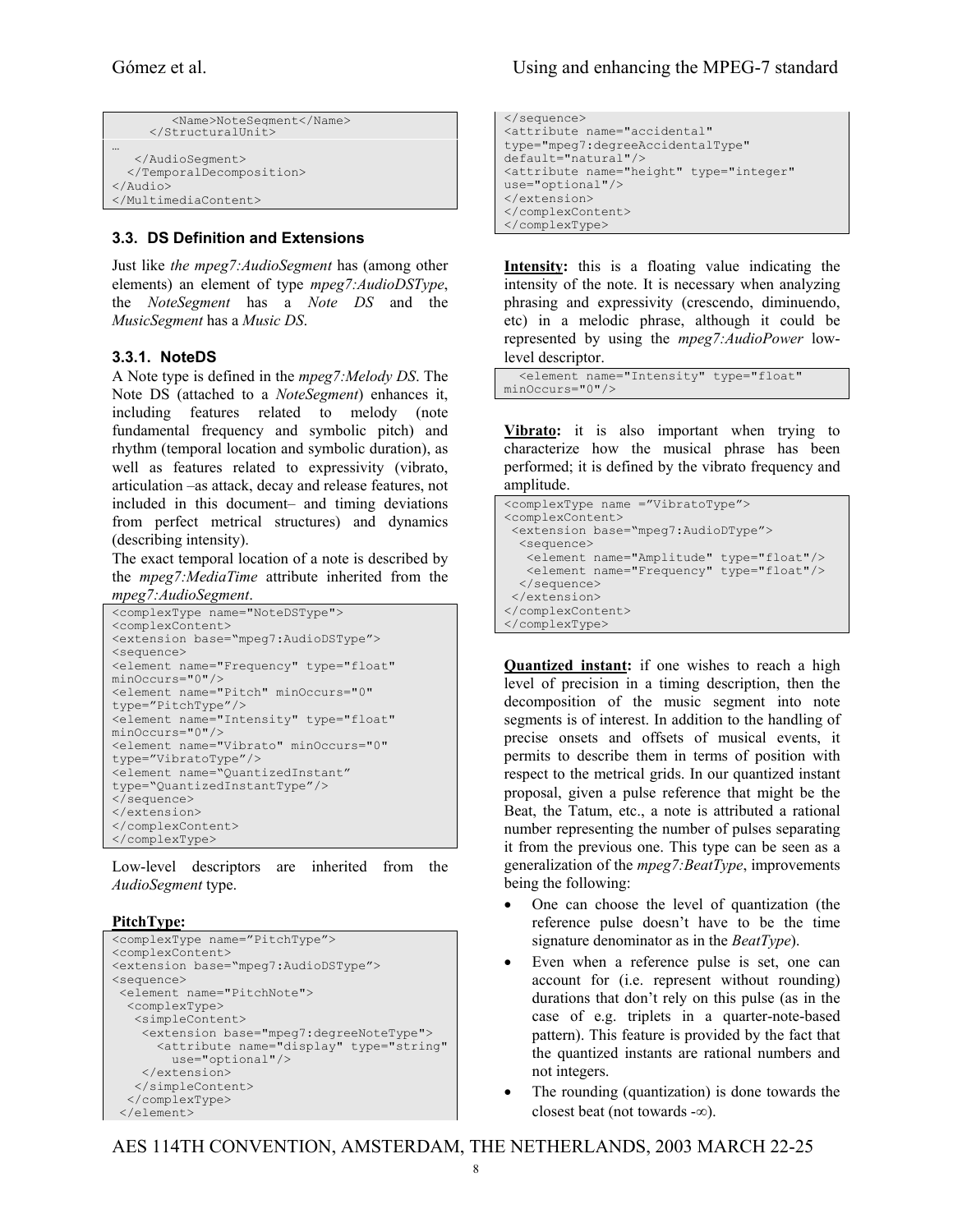```
<complexType name="QuantizedInstantType"> 
<complexContent> 
<sequence> 
<element name="RefPulse" type= "pulseType"/> 
<element name="Numerator" type="integer"/> 
<element name="Denominator" type= "integer"> 
<simpleType> 
<restriction base="integer"> 
<minInclusive value="1"/> 
<maxInclusive value="9"/> 
</restriction> 
</simpleType> 
</element> 
<element name="NoteDev" type="DeviationType" 
minOccurs="0"/> 
</sequence> 
</complexContent> 
</complexType>
```
**Deviation** represents the deviation of a note from its closest pulse. The deviation is expressed in percentage of a reference pulse, from –50 to +50. (Here, the reference pulse can be different than that used for quantizing, one might want to quantize at the Beat level and express deviations with respect to the Tatum.) This may be useful for analyzing phrasing and expressivity.

```
<complexType name="DeviationType"> 
<complexContent> 
<sequence> 
<element name="RefPulse" type= "PulseType"/> 
<element name="Dev" minOccurs="0" maxOccurs= 
"unbounded"/> 
<simpleType> 
<restriction base="integer"> 
<minInclusive value="-50"/> 
<maxInclusive value="50"/> 
</restriction>
</simpleType> 
</element> 
</sequence> 
</complexContent> 
</complexType>
```
#### **3.3.2. MusicDS**

Mid and high-level descriptors characterize Music Segments. In addition to the *mpeg7:melody* DS, some new melodic descriptors have been incorporated, related to pitch (as the pitch range, pitch variety or pitch histogram), contour (as the melodic profile), intervals (as the interval distribution) or melodic density. For rhythmic description, we have incorporated a tempo descriptor embedded in a structure for the intertwined metrical levels that coexist in music. Additionally, the DS accounts for possible variations the musical pace. Also, the Music DS accounts for simple series of letters, permitting to describe a signal in terms of recurrences of events; with respect to the melodic, rhythmic or instrumental structures that organize musical signals.

The exact temporal location of the music segment is also described by the *mpeg7:MediaTime* attribute derived from the *mpeg7:AudioSegment*.

```
<complexType name="MusicDSType"> 
<complexContent> 
<extension base= "mpeg7:AudioDSType"> 
<sequence> 
 … 
</sequence> 
</extension> 
</complexContent> 
</complexType>
```
**Melodic descriptors:** we include in this description scheme the mpeg7 descriptors defined in the *mpeg7:Melody* DS, whose types are *mpeg7:MelodySequenceType*,

*mpeg7:MelodyContourType*, *mpeg7:ScaleType* and *mpeg7:KeyType*.

As for rhythmic descriptors, there is currently no other way to deal with a change of Key and Scale than defining a different audio segments.

In addition to MPEG-7 Melody DS, other features could be attached to the *MusicDS* representing melodic aspects. We will not propose in this document a list of descriptors (see [13] for a review of different melodic descriptors).

**PulseDecomposition:** Several pulses (or metrical levels) coexist in a musical piece; this fact is ubiquitous in the literature. In this respect, our description of a music segment accounts for a decomposition in pulses, each pulse has a name, a beginning time index, a gap value and a rate (which is logically proportional to the inverse of the gap; some might prefer to apprehend a pulse in terms of occurrences per minute, some others in terms of milliseconds per occurrence –as in MIDI–).

Among the hierarchy of pulses, no pulse is by any mean as important as the tempo. In addition, the reference pulse for writing down the rhythm often coincides with the perceptual pulse. Therefore, it seemed important to provide a special handling of the tempo: the *PulseDecomposition* type holds a mandatory pulse named Tempo, in addition to it, several other pulses can optionally be defined. Additional pulses can be e.g., the Tatum, the Downbeat, etc.

| <complextype name="PulseDecompositionType"></complextype>         |  |  |  |
|-------------------------------------------------------------------|--|--|--|
| <complexcontent></complexcontent>                                 |  |  |  |
| <sequence></sequence>                                             |  |  |  |
| <element name="Tempo" type="PulseType"></element>                 |  |  |  |
| <element <="" name="OtherPulse" td="" type="PulseType"></element> |  |  |  |
| minOccurs="0" maxOccurs="unbounded"/>                             |  |  |  |
| $\langle$ /sequence>                                              |  |  |  |
|                                                                   |  |  |  |
|                                                                   |  |  |  |
| Definition<br>Name                                                |  |  |  |

| Tempo | Container for the Tactus, or Beat.      |
|-------|-----------------------------------------|
|       | Permits to store its rate (the actual   |
|       | tempo, in beats-per-minute), its phase  |
|       | (through the beginning time index), and |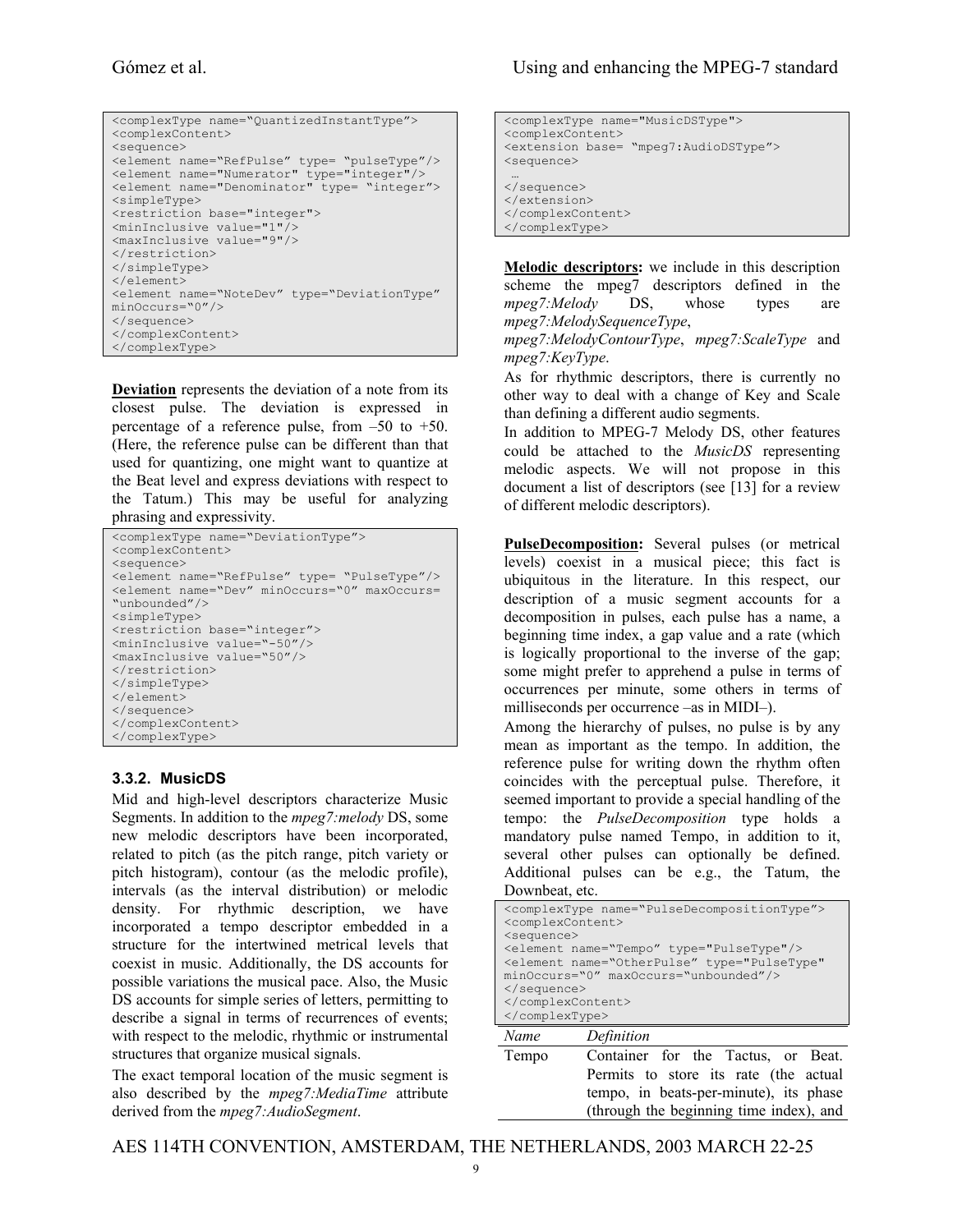| gap (time between two beats). |                                                        |  |
|-------------------------------|--------------------------------------------------------|--|
|                               | OtherPulse Containers for other pulses. It entails the |  |
|                               | same features as the Tempo.                            |  |

#### **Pulse:**

| <complextype name="PulseType"></complextype>       |  |  |  |  |
|----------------------------------------------------|--|--|--|--|
| <complexcontent></complexcontent>                  |  |  |  |  |
| <extension base="mpeg7:mediaTimeType"></extension> |  |  |  |  |
| <sequence></sequence>                              |  |  |  |  |
| <element name="PulseName" type="string"></element> |  |  |  |  |
| <element <="" name="PulseBeq" td=""></element>     |  |  |  |  |
| type="mpeq7:mediaTimePointType"                    |  |  |  |  |
| minOccurs="0"/>                                    |  |  |  |  |
| <element <="" name="PulseGap" td=""></element>     |  |  |  |  |
| type="mpeg7:mediaIncrDurationType"                 |  |  |  |  |
| $minOccurs="0"$ />                                 |  |  |  |  |
| <element <="" name="PulseVar" td=""></element>     |  |  |  |  |
| type="mpeq7:seriesOfScalarType"                    |  |  |  |  |
| minOccurs="0"/>                                    |  |  |  |  |
| <element minoccurs="0" name="PulseRate"></element> |  |  |  |  |
| <simpletype></simpletype>                          |  |  |  |  |
| <restriction base="float"></restriction>           |  |  |  |  |
| <mininclusive value="0"></mininclusive>            |  |  |  |  |
|                                                    |  |  |  |  |
|                                                    |  |  |  |  |
|                                                    |  |  |  |  |
|                                                    |  |  |  |  |
|                                                    |  |  |  |  |
|                                                    |  |  |  |  |
|                                                    |  |  |  |  |

| Name      | Definition                                          |  |  |
|-----------|-----------------------------------------------------|--|--|
| PulseName | Name of the pulse, e.g. 'tempo',                    |  |  |
|           | 'downbeat', 'quarter-note', 'tatum', etc.           |  |  |
| PulseBeg  | Time index of the pulse first occurrence.           |  |  |
|           | makes use of the <i>mpeg</i> 7:<br>It               |  |  |
|           | <i>mediaTimePointType</i> and it permits to         |  |  |
|           | specify the phase of the pulse.                     |  |  |
| PulseGap  | difference between<br>Time<br>two                   |  |  |
|           | occurrences of the pulse. It makes use of           |  |  |
|           | the mpeg7:mediaIncrDurationType.                    |  |  |
| PulseVar  | Musical pace variation (see below).                 |  |  |
| PulseRate | Number of pulses per minutes. Used                  |  |  |
|           | especially for the tempo, to express the            |  |  |
|           | musical speed in beats-per-minute.                  |  |  |
|           | $pulseRate = (60 \cdot Fs / \nplus eGap[samples]),$ |  |  |
|           | where Fs is the sampling frequency.                 |  |  |

**PulseVar:** This is stored as a *mpeg7:SeriesOfScalar*. It is clear that in many music pieces, pulses are not exactly regular, here resides some of the beauty of musical performance; therefore, the regular grid defined by the previous 'beginning' and 'gap' can be

warped according to a time function representing tempo variations, the *PulseVar*. Tempo curves are a common way to represent

variations in the pace of a music piece, however, one might remark here that some authors argue convincingly that they should be considered with caution, see [8].

**Meter:** same as *mpeg7:MeterType*. The Meter is the number of beats between two downbeats. The 'beats' are by default defined in the *PulseDecomposition*, in the Tempo container (see below); although this could be left to the user: one might want to define a quarter note that would differ from the 'perceptual beat', or Tactus. This can be done in using the *OtherPulse* container. The 'downbeats' can also be defined in the *PulseDecomposition*, in the *OtherPulse* container.

The *mpeg7:Meter* does not specify the instant of occurrences of the downbeats. This information can be contained in the *OtherPulse* container, by defining a pulse as the downbeat.

An issue in using the *mpeg7:Meter* is that there is no direct link between this container and the pulses of the *PulseDecomposition*. The coherence between the meter and the different pulses is left to the user.

There is currently no other way to deal with a change of meter than defining a different audio segment.

**Sequence:** A simple series of letters can be added to the description of a music segment. This permits to describe a signal in terms of recurrences of events, with respect to the rhythmic structure that organizes musical signals. For instance, one may wish to categorize the succession of tatums in terms of timbres –this would look e.g. like the string '*abccacccabcd*'–, and then seek patterns (see [15] for an example).

Categorize segments of the audio "chopped up" with respect to the Beat grid might also reveal interesting properties of the signal. One might want to describe a signal in the context of several pulses. Therefore, several sequences can be instantiated.

Note that this descriptor might also be used to describe any type of patterns, would they be rhythmic, melodic or harmonic (e.g. characterizing an A-B-A form).

Rather than restricting one's time precision to that of a pulse grid, one might wish to categorize musical signals in terms of accurate time indexes of occurrences of particular instruments (e.g. bass drums and snares as in [14], [17]). This, in order to post-process these series of occurrences so as to yield rhythmic descriptors. Here, the decomposition of a music segment in its constituent instrument streams is needed (see Figure 2). For instance, a music segment can be attributed to the occurrences of the snare, another one to those of the bass-drum; timing indexes lie in the *mpeg7:TemporalMask*, inherited from the *mpeg7:AudioSegment*, that permits to describe a single music segment as a collection of sub-regions disconnected and non-overlapping in time.

<complexType name="SequenceType"> <complexContent> <sequence>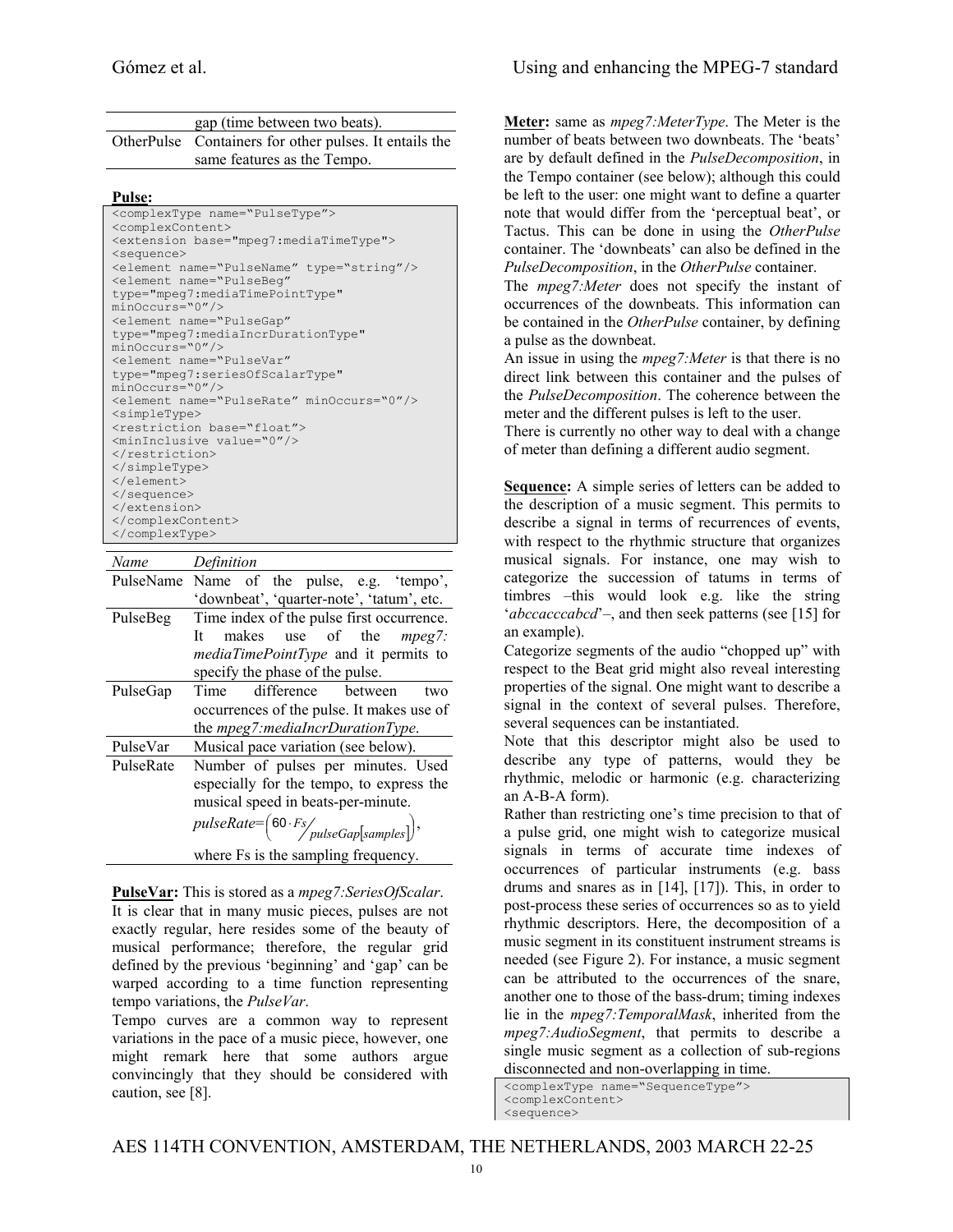| <element name="RefPulse" type="pulseType"></element><br><element <br="" name="SymbolicElements"><math>type="string''/&gt;</math><br/><br/><br/></element> |                                                                                               |  |  |
|-----------------------------------------------------------------------------------------------------------------------------------------------------------|-----------------------------------------------------------------------------------------------|--|--|
| Name                                                                                                                                                      | Definition                                                                                    |  |  |
| RefPulse                                                                                                                                                  | Reference to the pulse used for                                                               |  |  |
|                                                                                                                                                           | description.                                                                                  |  |  |
|                                                                                                                                                           | SymbolicElements Symbolic description of the<br>signal by means of a string of<br>characters. |  |  |

#### **3.3.3. Extension of the SoundModelType**

An extension of *mpeg7:SoundModelType*, that we have named *ExtendedSoundModelType*, could be used for expanding the modelling options and allowing other common ways of representing in a compact way the criteria for assigning a class to a given audio segment. This *ExtendedModelType* would be able to describe classes as Gaussian Mixture Models. The *ExtendedSoundModelType* introduces the possibility of using, instead of the restricted "default" model (i.e. a continuous HMM based on the spectrum bases), any of the models that have been defined in the MPEG-7 Model Description Scheme. Models accommodated by this DS are depicted in Figure 6. Comparing them with those that can be described in PMML, it is clear that the current modelling status of MPEG-7 is lacking (for example, it is not clear how to accommodate tree or neural models in MPEG-7).

Definition of *ExtendedSoundClassificationModel* and *ExtendedSoundModel* types:

#### **4. CONCLUSIONS**

We address the issue of musical description in a specific framework, that of the development of an application, a tool for content-based management, edition and transformation of sound samples, phrases and loops: the *Sound Palette*. We intended to cope with the description needs of this application, and therefore we have still left out issues of harmony or emotional load descriptions, as they do not seem to be priorities for such a system. We believe that adding higher-level descriptors (e.g. presence of rubato, swing, groove, mood, etc) needs solid grounding and testing on the proposed descriptors, defining interdependency rules that currently cannot be easily devised. New descriptors and description schemes have been proposed keeping also in mind the need for compatibility with the current MPEG-7 standard; they should be considered as the beginning of an open discussion regarding what we consider as the current shortcomings of the standard.

#### **5. ACKNOWLEDGMENTS**

The authors would like to thank Max Jacob for his comments, suggestions and bug fixing regarding the schema specification, and to Enric Mieza and Oscar Celma for the description examples on Classification Scheme.

This work has been funded by the European IST project CUIDADO and the TIC project TABASCO, funded by the Spanish ministry of Science and Technology.

#### **6. REFERENCES**

- [1] *MPEG Working Documents.* Electronic Citation, MPEG, http://www.cselt.it/mpeg/working\_documents. htm. 2001
- [2] *MPEG-7 Schema and description examples.*  Electronic Citation. Final Draft International Standard (FDIS), http://pmedia.i2.ibm.com:8000/mpeg7/schema /. 2002
- [3] Bilmes J. *Timing is of the Essence: Perceptual and Computational Techniques for Representing, Learning, and Reproducing Expressive Timing in Percussive Rhythm.* MSc Thesis/Dissertation MIT, Cambridge, 1993
- [4] Brown J., *Determination of the meter of musical scores by autocorrelation*. Journal of the Acoustical Society of America *94,* 1993.
- [5] M. A. Casey, *General sound classification and similarity in MPEG-7*. Organized Sound *6,*  153-164, 2001.
- [6] Cemgil A., Desain P. and Kappen B., *Rhythm quantization for transcription*. Computer Music Journal *24,* 2000.
- [7] Clarke E., *Rhythm and Timing in Music. The Psychology of Music, 2nd edition*. (Ed. Deutsch D.) Academic Press, 1999.
- [8] Desain P. and Honing H..*Tempo curves considered harmful. A critical review of the representation of timing in computer music.* In Proceedings International Computer Music Conference, 1991,
- [9] Desain P. and Honing H., *The quantization problem: traditional and connectionist approaches.* In *Understanding Music with AI:*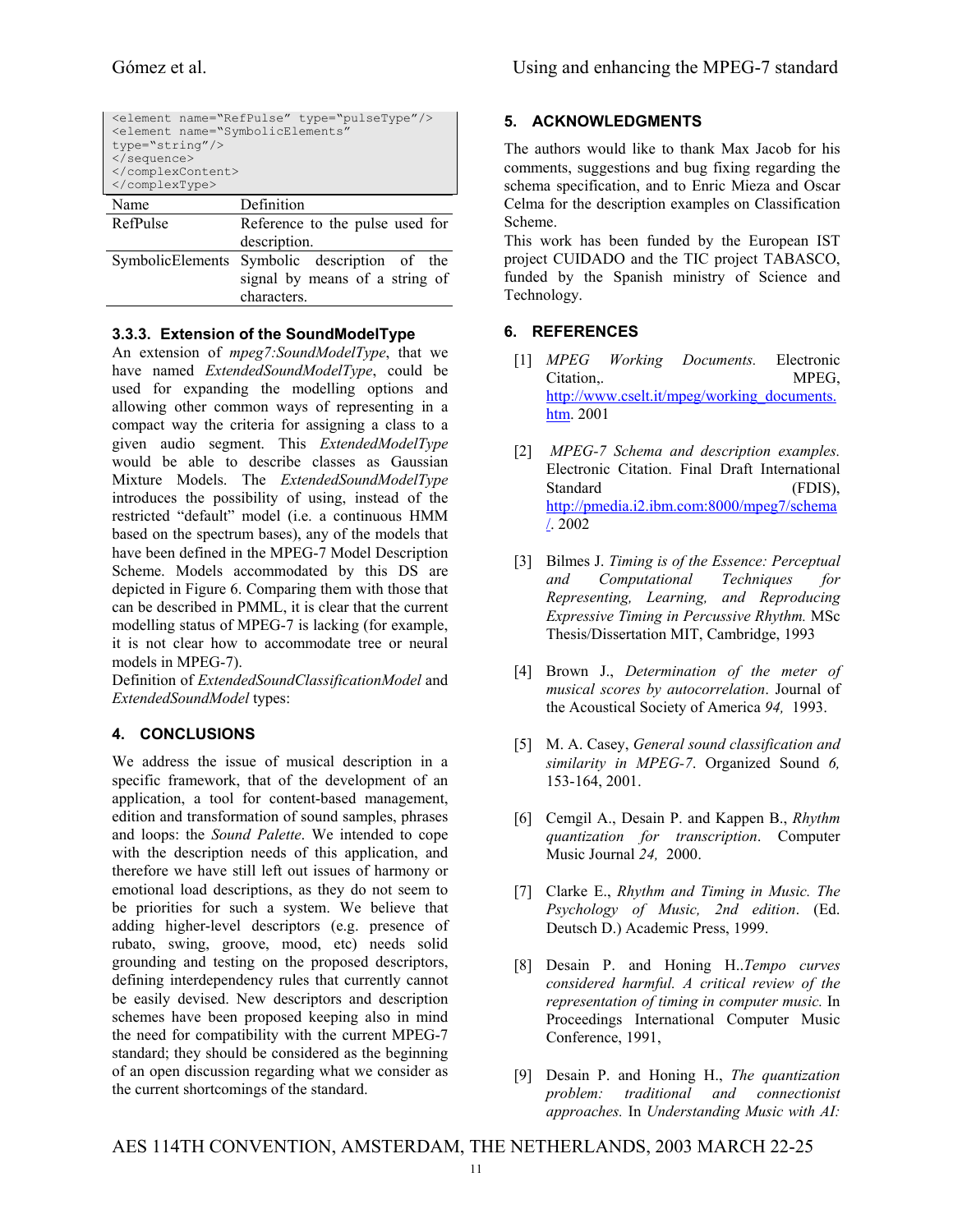*Perspectives on Music Cognition*. (Ed. Balaban M., Ebcioglu K. and Laske O.) MIT Press, Cambridge 1992.

- [10] Gasser M., Eck D. and Port R., *Meter as mechanism: a neural network that learns metrical patterns*. Connection Science *1,*  1999.
- [11] Golub G. H. and van Loan C. F., *Matrix Computations*, The John Hopkins Press, Baltimore, MY 1989.
- [12] Gómez, E. *Emilia Gómez's MPEG-7 page: Melody Description Scheme.* Electronic Citation. http://www.iua.upf.es/~egomez/mpeg7/. 2002
- [13] Gómez E., Klapuri A. and Meudic B., *Melody description and extraction in the context of music content processing*. Journal of New Music Research *accepted,* 2003.
- [14] Goto M., *An Audio-based Real-Time Beat Tracking System for Music with or without Drums*. Journal of New Music Research *30,*  2001.
- [15] Gouyon F., Herrera P. and Cano P..*Pulsedependent analyses of percussive music.* In Proceedings AES 22nd International Conference on Virtual, Synthetic and Entertainment Audio, 2002.
- [16] Gouyon F. and Meudic B., *Towards rhythmic content processing of musical signals - Fostering Complementary approaches*. Journal of New Music Research *accepted,*  2003.
- [17] Gouyon F., Pachet F. and Delerue O..*On the use of zero-crossing rate for an application of classification of percussive sounds.* In Proceedings Digital Audio Effects Conference, 2000, Verona.
- [18] Haas W. and Mayer H., *MPEG and its Relevance for Content-based Multimedia Retrieval*. Journal of Universal Computer Science *7,* 530-547, 2001.
- [19] Herre J., Cremer M., Uhle C. and Rohden J. *Proposal for a core experiment on AudioTempo.* MPEG2001/8415 2002
- [20] Herrera P., Peeters G. and Dubnov S., *Automatic classification of musical instrument sounds*. Journal of New Music Research *accepted,* 2003.
- [21] Herrera, P., Serra, X. and Peeters, G..*Audio descriptors and descriptor schemes in the context of MPEG-7.* In Proceedings International Computer Music Conference, 1999.
- [22] Honing H., *From time to time: The representation of timing and tempo*. Computer Music Journal *35,* 2001.
- [23] Kartomi M., *On Concepts and Classification of Musical Instruments*, The University of Chicago Press, Chicago 1990.
- [24] Lerdahl F. and Jackendoff R., *A generative theory of tonal music*, MIT Press, Cambridge MA USA 1983.
- [25] Lindsay A. T. and Herre J., *MPEG-7 and MPEG-7 Audio - An Overview*. Journal of the Audio Engineering Society *49,* 589-594, 2001.
- [26] Peeters, G., McAdams, S., and Herrera, P..*Instrument sound description in the context of MPEG-7.* In Proceedings of the 2000 International Computer Music Conference, 2000, Berlin.
- [27] Raphael C..*Automated rhythm transcription.* In Proceedings International Symposium on Music Information Retrieval, 2001.
- [28] Scheirer E., *Tempo and beat analysis of acoustic musical signals*. Journal of the Acoustical Society of America *103,* 1998.
- [29] Scheirer E. and Slaney M..*Construction and evaluation of a robust multifeature Speech/Music discriminator.* In Proceedings IEEE-ICASSP, 1997.
- [30] Seppänen J.. *Tatum grid analysis of musical signals.* In Proceedings IEEE Workshop on Applications of Signal Processing to Audio and Acoustics, 2001.
- [31] Tzanetakis, G. *Manipulation, analysis and retrieval systems for audio signals.* PhD Thesis Thesis/Dissertation Computer Science Department, Princeton University, 2002.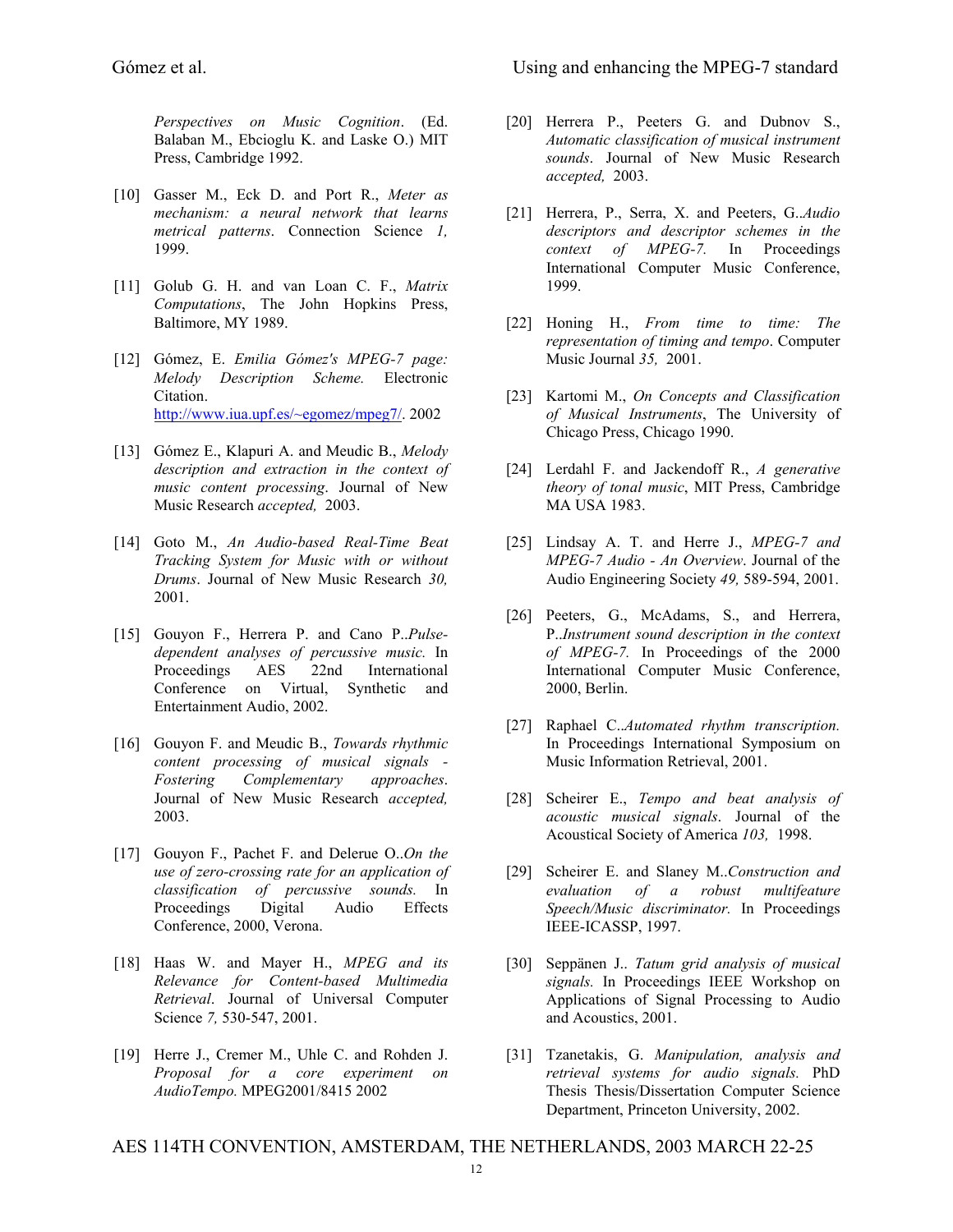[32] Tzanetakis G., Essl G. and Cook P..*Human Perception and Computer Extraction of Beat*  *Strength.* In Proceedings Conference on Digital Audio Effects, 2002.



Figure 1: MPEG-7 Melody Description Scheme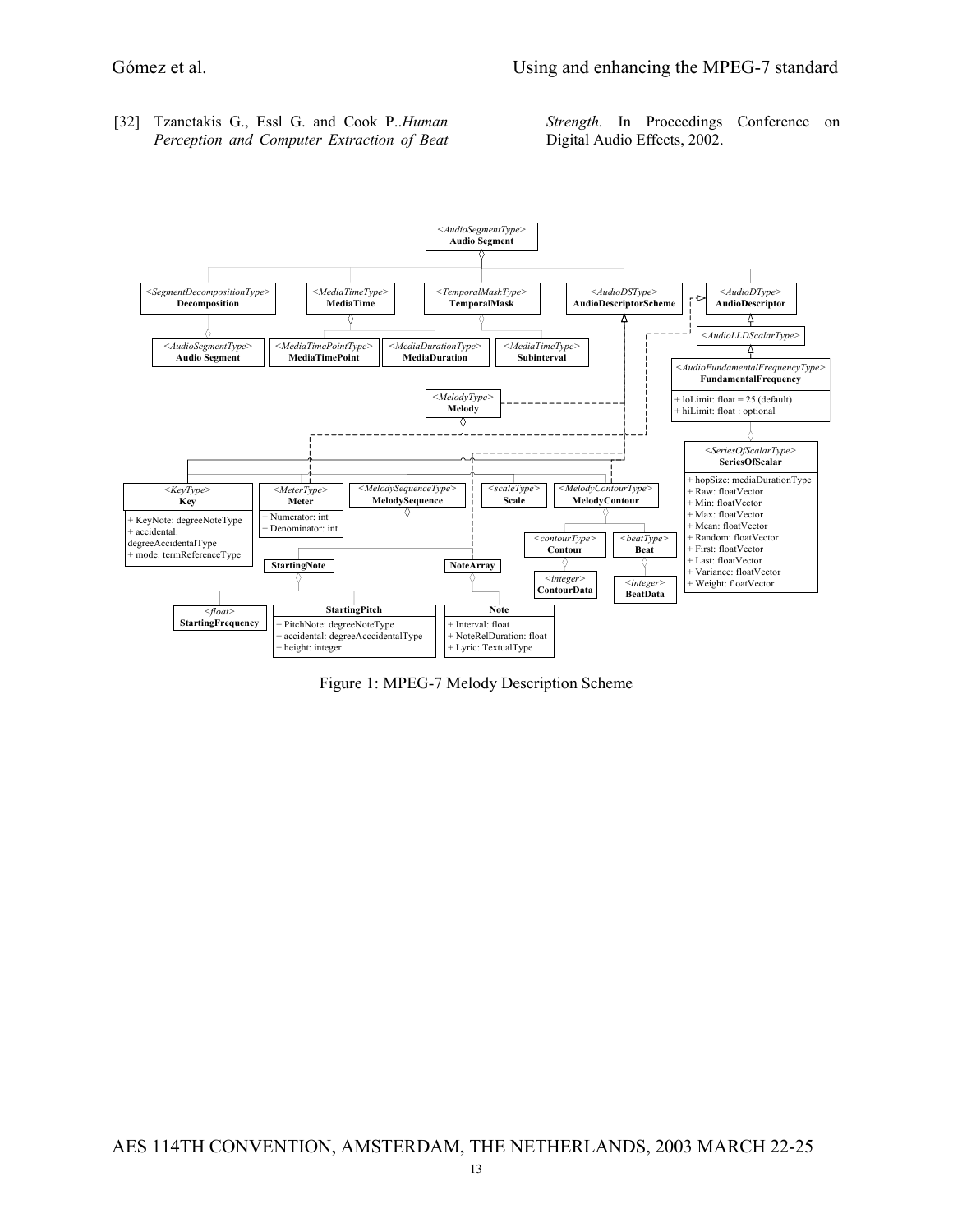

Figure 2: Segment Decomposition



Figure 3: AudioSegment Derivation



Figure 4: NoteDSType definition